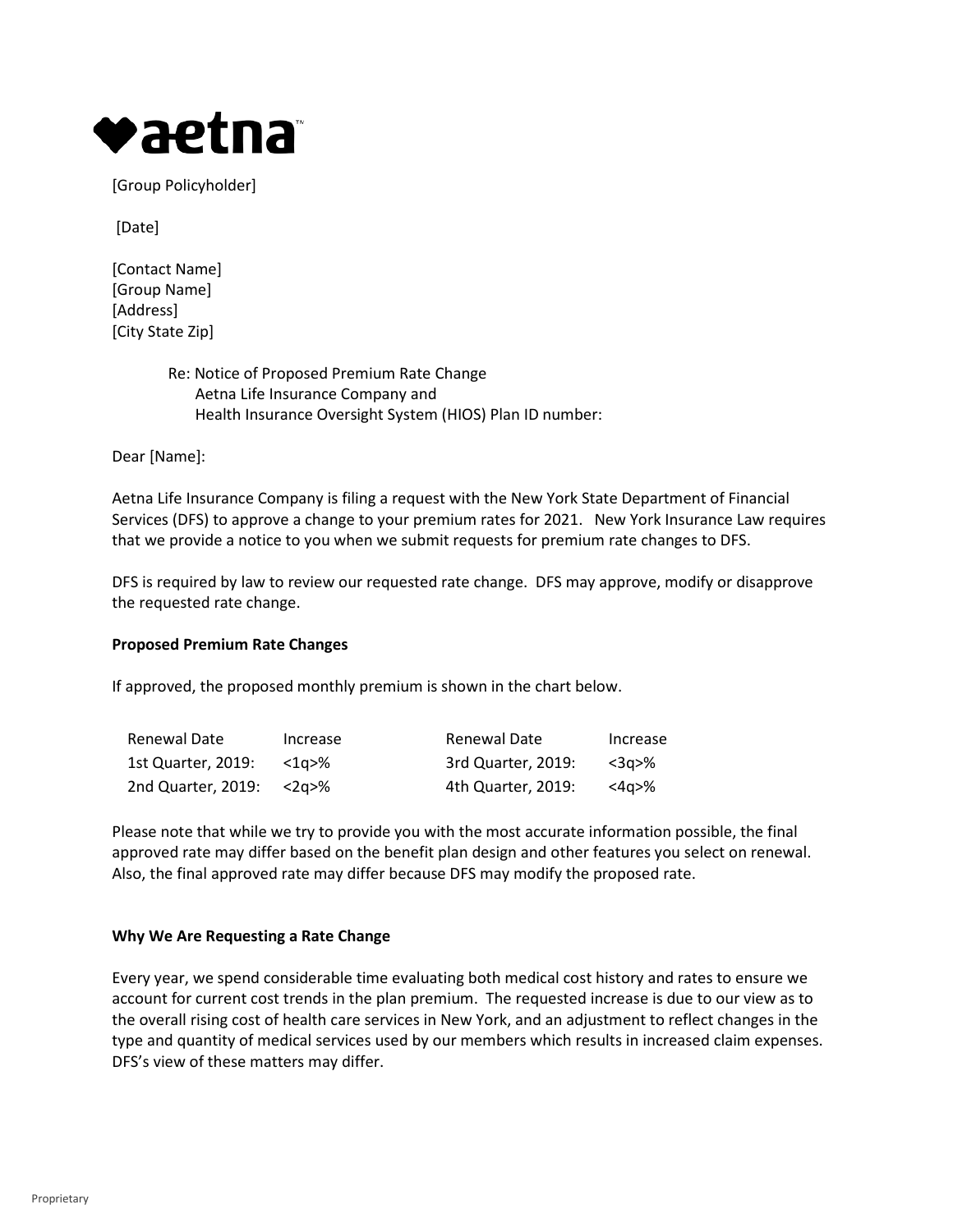# **30-day Comment Period**

You can contact us or DFS to ask for more information or submit comments to DFS about the proposed rate change. The comments must be made within 30 days from the date of this notice.

You can contact Aetna Life Insurance Company for additional information at:

Aetna 9000 Southside Blvd, Building 100 Mail Code, F434 Jacksonville, FL 32256 Phone: 800-297-7145 Website Address: Aetna.com

Comments or requests for more information on the proposed rate change may be submitted to DFS by visiting the DFS Website or via standard mail as follows:

DFS Website: [https://www.dfs.ny.gov/consumers/health\\_insurance/health\\_insurance\\_premiums](https://www.dfs.ny.gov/consumers/health_insurance/health_insurance_premiums)

United States Postal Service:

NYS Department of Financial Services Health Bureau – Premium Rate Adjustments One Commerce Plaza Albany, NY, 12257

If you choose to submit comments to DFS, please include the following information:

- 1. The name of your insurer
- 2. The name of your plan
- 3. Whether you have individual or group coverage
- 4. Your HIOS Plan ID number, which is [Insert the HIOS Plan ID #]

Written comments submitted to DFS will be posted on the DFS website without your personal information.

# **Plain English Summary of Rate Change**

We have prepared a plain-English summary that provides a more detailed explanation of the reasons why a premium rate change is being requested. You can find this information at the following websites:

Aetna Life Insurance Company website: Aetna.com

DFS website:<https://myportal.dfs.ny.gov/web/prior-approval/aetna-life-insurance-company>